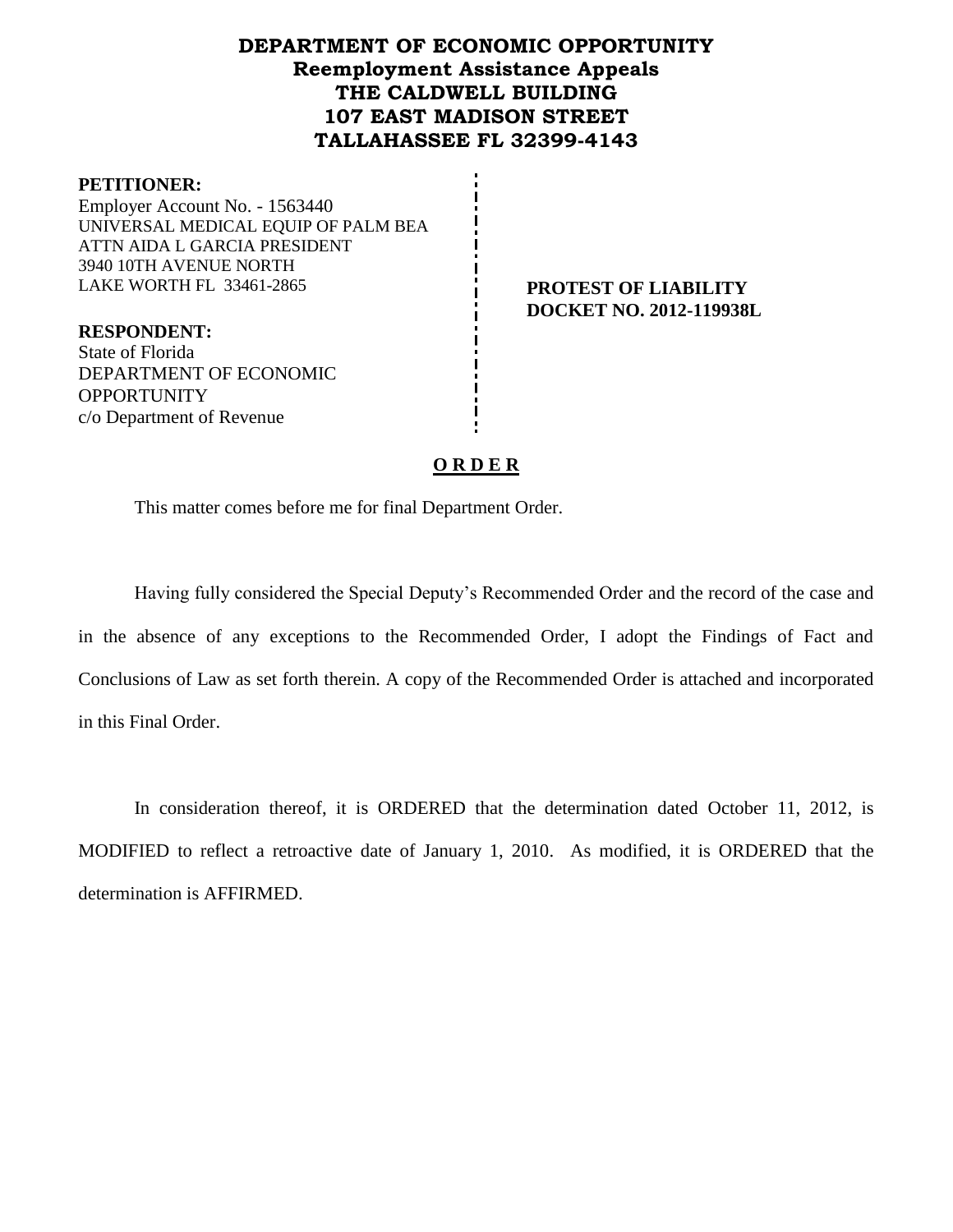#### **JUDICIAL REVIEW**

Any request for judicial review must be initiated within 30 days of the date the Order was filed. Judicial review is commenced by filing one copy of a *Notice of Appeal* with the DEPARTMENT OF ECONOMIC OPPORTUNITY at the address shown at the top of this Order and a second copy, with filing fees prescribed by law, with the appropriate District Court of Appeal. It is the responsibility of the party appealing to the Court to prepare a transcript of the record. If no court reporter was at the hearing, the transcript must be prepared from a copy of the Special Deputy's hearing recording, which may be requested from the Office of Appeals.

Cualquier solicitud para revisión judicial debe ser iniciada dentro de los 30 días a partir de la fecha en que la Orden fue registrada. La revisión judicial se comienza al registrar una copia de un *Aviso de Apelación* con la Agencia para la Innovación de la Fuerza Laboral [*DEPARTMENT OF ECONOMIC OPPORTUNITY]* en la dirección que aparece en la parte superior de este *Orden* y una segunda copia, con los honorarios de registro prescritos por la ley, con el Tribunal Distrital de Apelaciones pertinente. Es la responsabilidad de la parte apelando al tribunal la de preparar una transcripción del registro. Si en la audiencia no se encontraba ningún estenógrafo registrado en los tribunales, la transcripción debe ser preparada de una copia de la grabación de la audiencia del Delegado Especial [*Special Deputy*], la cual puede ser solicitada de la Oficina de Apelaciones.

Nenpòt demann pou yon revizyon jiridik fèt pou l kòmanse lan yon peryòd 30 jou apati de dat ke Lòd la te depoze a. Revizyon jiridik la kòmanse avèk depo yon kopi yon *Avi Dapèl* ki voye bay DEPARTMENT OF ECONOMIC OPPORTUNITY lan nan adrès ki parèt pi wo a, lan tèt *Lòd* sa a e yon dezyèm kopi, avèk frè depo ki preskri pa lalwa, bay Kou Dapèl Distrik apwopriye a. Se responsabilite pati k ap prezante apèl la bay Tribinal la pou l prepare yon kopi dosye a. Si pa te gen yon stenograf lan seyans lan, kopi a fèt pou l prepare apati de kopi anrejistreman seyans lan ke Adjwen Spesyal la te fè a, e ke w ka mande Biwo Dapèl la voye pou ou.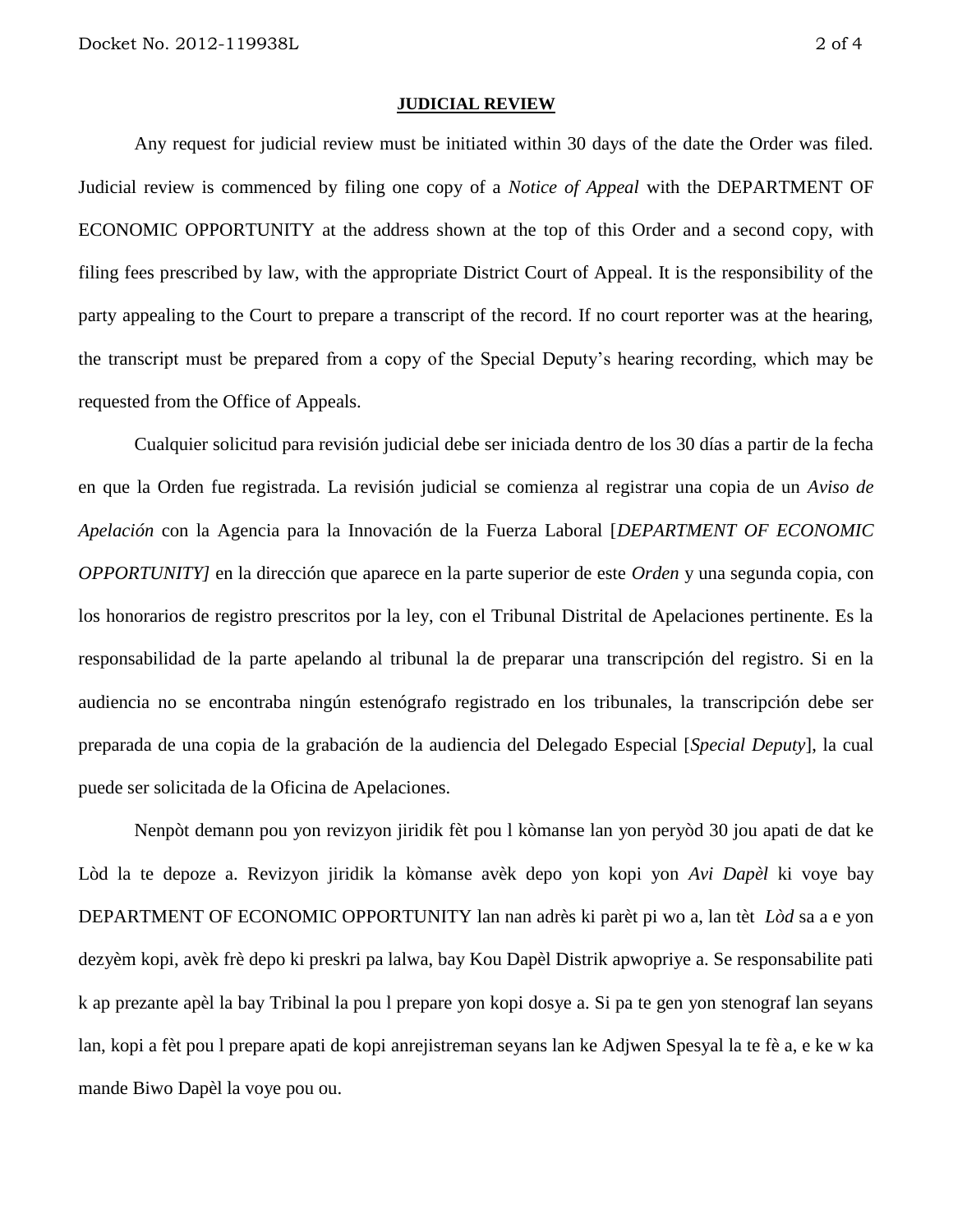DONE and ORDERED at Tallahassee, Florida, this \_\_\_\_\_\_\_ day of April, 2013.



Altemese Smith, Bureau Chief, Reemployment Assistance Services DEPARTMENT OF ECONOMIC OPPORTUNITY

FILED ON THIS DATE PURSUANT TO § 120.52, FLORIDA STATUTES, WITH THE DESIGNATED DEPARTMENT CLERK, RECEIPT OF WHICH IS HEREBY ACKNOWLEDGED.

 $\overline{\phantom{a}}$  ,  $\overline{\phantom{a}}$  ,  $\overline{\phantom{a}}$  ,  $\overline{\phantom{a}}$  ,  $\overline{\phantom{a}}$  ,  $\overline{\phantom{a}}$  ,  $\overline{\phantom{a}}$  ,  $\overline{\phantom{a}}$ DEPUTY CLERK DATE

#### **CERTIFICATE OF SERVICE**

**I HEREBY CERTIFY that true and correct copies of the foregoing Final Order have been furnished to the persons listed below in the manner described, on the \_\_\_\_\_\_\_ day of April, 2013**.

 $ShmumE, F$ 

SHANEDRA Y. BARNES, Special Deputy Clerk DEPARTMENT OF ECONOMIC **OPPORTUNITY** Reemployment Assistance Appeals 107 EAST MADISON STREET TALLAHASSEE FL 32399-4143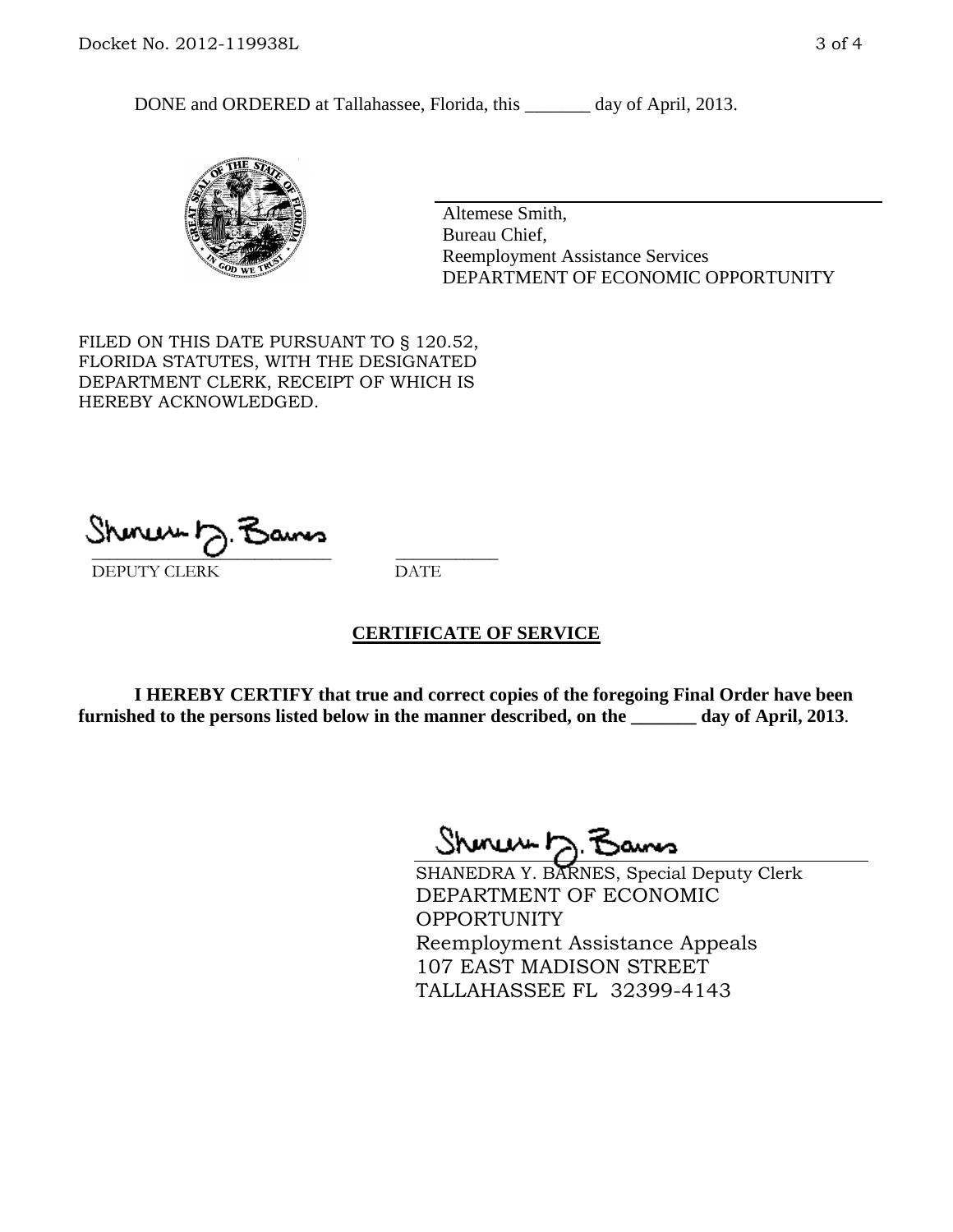By U.S. Mail:

UNIVERSAL MEDICAL EQUIP OF PALM BEA ATTN AIDA L GARCIA PRESIDENT 3940 10TH AVENUE NORTH LAKE WORTH FL 33461-2865

#### HAYMEE SERRA 1694 CARIBE COURT GREEN ACRES FL 33413

DEPARTMENT OF REVENUE ATTN: PATRICIA ELKINS - CCOC #1-4866 5050 WEST TENNESSEE STREET TALLAHASSEE FL 32399

DEPARTMENT OF REVENUE ATTN: MYRA TAYLOR P O BOX 6417 TALLAHASSEE FL 32314-6417

State of Florida DEPARTMENT OF ECONOMIC OPPORTUNITY c/o Department of Revenue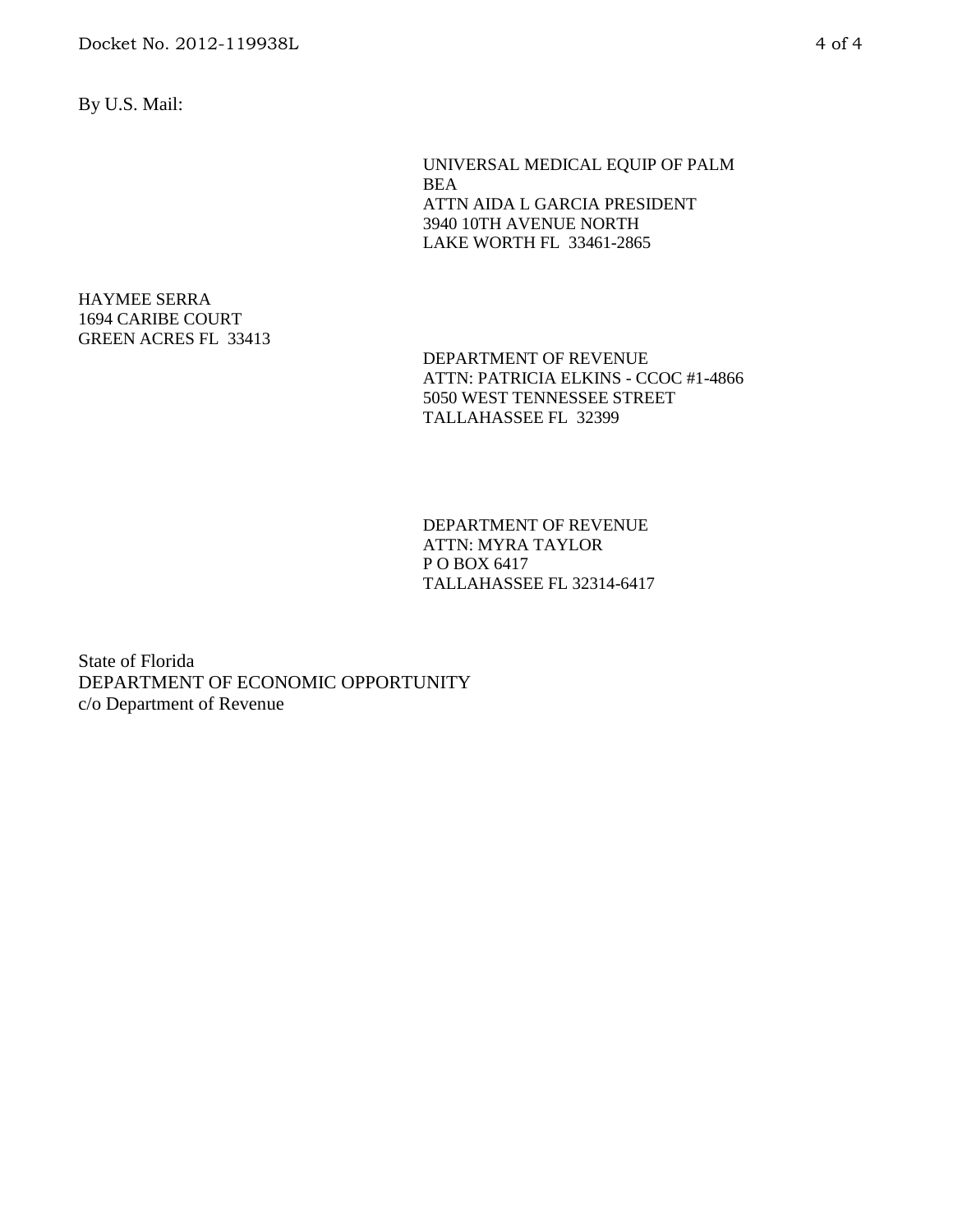### **DEPARTMENT OF ECONOMIC OPPORTUNITY Reemployment Assistance Appeals**

MSC 347 CALDWELL BUILDING 107 EAST MADISON STREET TALLAHASSEE FL 32399-4143

**PROTEST OF LIABILITY DOCKET NO. 2012-119938L**

**RESPONDENT:** State of Florida DEPARTMENT OF ECONOMIC **OPPORTUNITY** c/o Department of Revenue

# **RECOMMENDED ORDER OF SPECIAL DEPUTY**

TO: SECRETARY, Bureau Chief, Reemployment Assistance Services DEPARTMENT OF ECONOMIC OPPORTUNITY

This matter comes before the undersigned Special Deputy pursuant to the Petitioner's protest of the Respondent's determination dated October 11, 2012.

After due notice to the parties, a telephone hearing was held on December 20, 2012. The Petitioner, represented by the Petitioner's President, appeared and testified. The Respondent, represented by a Department of Revenue Tax Specialist II, appeared and testified. The Joined Party appeared and testified.

The record of the case, including the recording of the hearing and any exhibits submitted in evidence, is herewith transmitted. Proposed Findings of Fact and Conclusions of Law were not received.

#### **Issue:**

Whether services performed for the Petitioner by the Joined Party and other individuals constitute insured employment pursuant to Sections 443.036(19), 443.036(21); 443.1216, Florida Statutes, and if so, the effective date of the liability.

## **Findings of Fact:**

- 1. The Petitioner is a corporation that has been engaged in the sale and rental of medical equipment for approximately 17 years. Some of the medical equipment is supplied to Medicare patients. Medicare regulations require the Petitioner to have someone present at its business location during business hours.
- 2. The Joined Party provided secretarial services for the Petitioner on an as-needed basis. The Joined Party's services including answering the telephone, filing, processing orders, and billing. The Petitioner was referred to the Joined Party by a friend. The parties did not enter into a written agreement. The Joined Party first performed services for the Petitioner toward the end of 2009,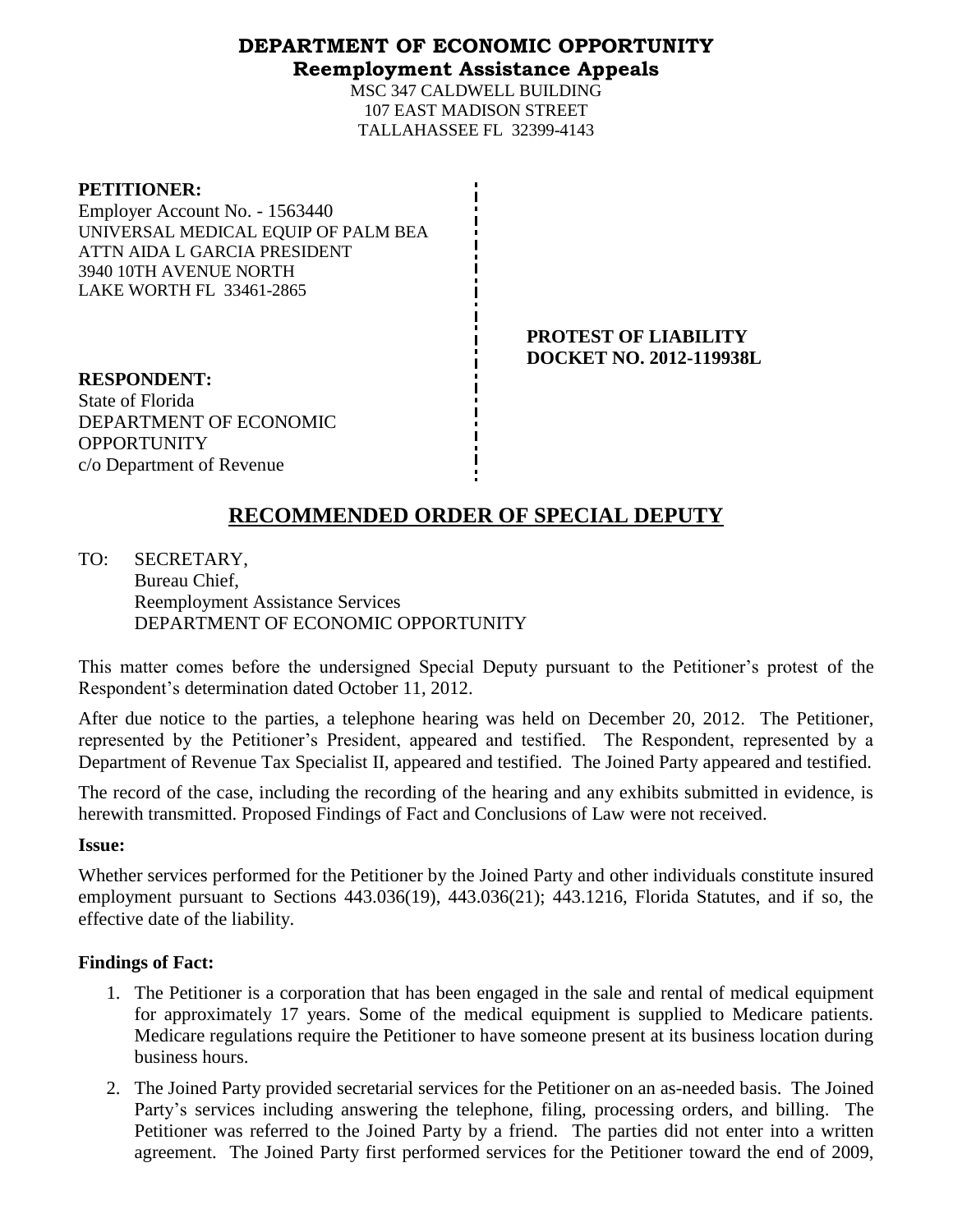and last performed services for the Petitioner in August 2012. The Petitioner has utilized other workers in the past to perform similar services.

- 3. The Joined Party's services were performed at the Petitioner's business location. The Joined Party utilized the Petitioner's telephone, computer, copier, and fax machine. The Petitioner provided the Joined Party with a key to the Petitioner's office.
- 4. The Petitioner's business hours are from 9:00 a.m. or 10:00 a.m. to 5:00 p.m., Monday through Friday. The Joined Party was required to perform her services within the Petitioner's business hours, although the Joined Party did not have a regular work schedule. The Petitioner contacted the Joined Party the night before the Petitioner needed the Joined Party to work at the Petitioner's office. On occasions when the Joined Party was not available at the time requested by the Petitioner, the parties arranged an alternate day or time. The Joined Party usually worked two days per week. The Joined Party worked additional hours when the Petitioner's workload was heavier. If the Petitioner's President wanted to take a vacation, the Petitioner arranged in advance to have the Joined Party present at the business location during business hours.
- 5. The Joined Party had prior experience in the medical equipment supply business. The Petitioner's President told the Joined Party how the Petitioner wanted the telephone answered, how to perform the filing, and how to take orders for equipment.
- 6. The Petitioner's President supervised the Joined Party. The Petitioner's President told the Joined Party what work needed to be done.
- 7. The Petitioner paid the Joined Party on a weekly or bi-weekly basis, depending upon the number of hours worked. The Joined Party was paid at a rate of \$10-11 per hour. The Petitioner did not withhold taxes from the Joined Party's pay. The Petitioner reported the Joined Party's earnings on a form 1099-MISC.
- 8. The Joined Party could not subcontract the work or hire someone else to perform all or part of her services for the Petitioner.
- 9. The Joined Party did not have her own business. The Joined Party did not perform similar services for any other individual or business while performing services for the Petitioner.
- 10. Either party could terminate the relationship at any time without a penalty or liability for breach of contract.

#### **Conclusions of Law:**

- 11. The issue in this case, whether services performed for the Petitioner constitute employment subject to the Florida Reemployment Assistance Program Law, is governed by Chapter 443, Florida Statutes. Section 443.1216(1)(a)2., Florida Statutes, provides that employment subject to the chapter includes service performed by individuals under the usual common law rules applicable in determining an employer-employee relationship.
- 12. The Supreme Court of the United States held that the term "usual common law rules" is to be used in a generic sense to mean the "standards developed by the courts through the years of adjudication." United States v. W.M. Webb, Inc., 397 U.S. 179 (1970).
- 13. The Supreme Court of Florida adopted and approved the tests in 1 Restatement of Law, Agency 2d Section 220 (1958), for use to determine if an employment relationship exists. See Cantor v. Cochran, 184 So.2d 173 (Fla. 1966); Miami Herald Publishing Co. v. Kendall, 88 So.2d 276 (Fla. 1956); Magarian v. Southern Fruit Distributors, 1 So.2d 858 (Fla. 1941); see also Kane Furniture Corp. v. R. Miranda, 506 So.2d 1061 (Fla. 2d DCA 1987).
- 14. Restatement of Law is a publication, prepared under the auspices of the American Law Institute, which explains the meaning of the law with regard to various court rulings. The Restatement sets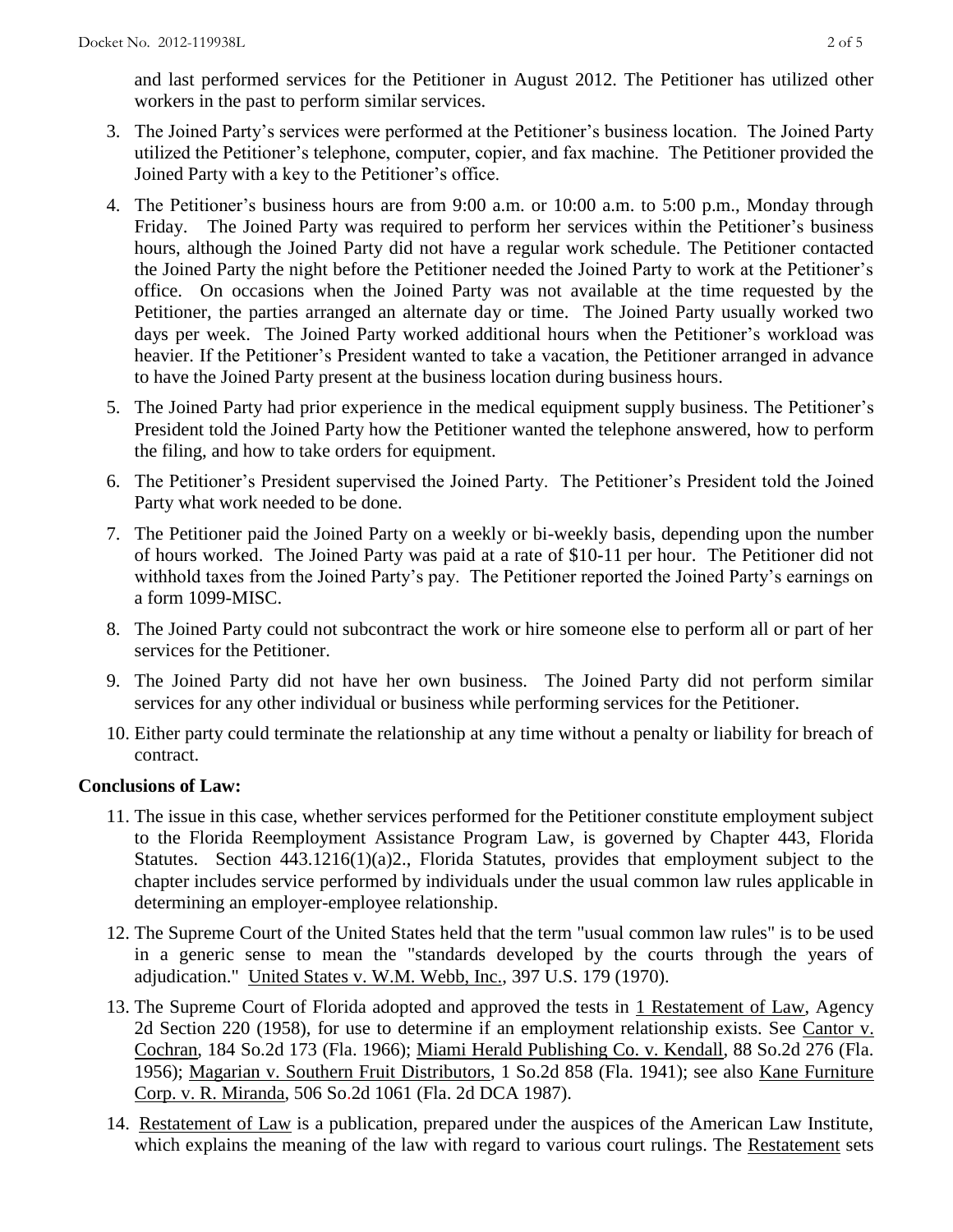forth a nonexclusive list of factors that are to be considered when judging whether a relationship is an employment relationship or an independent contractor relationship.

- 15. 1 Restatement of Law, Agency 2d Section 220 (1958) provides:
	- (1) A servant is a person employed to perform services for another and who, in the performance of the services, is subject to the other's control or right of control.
	- (2) The following matters of fact, among others, are to be considered:
		- (a) the extent of control which, by the agreement, the business may exercise over the details of the work;
		- (b) whether or not the one employed is engaged in a distinct occupation or business;
		- (c) the kind of occupation, with reference to whether, in the locality, the work is usually done under the direction of the employer or by a specialist without supervision;
		- (d) the skill required in the particular occupation;
		- (e) whether the employer or the worker supplies the instrumentalities, tools, and the place of work for the person doing the work;
		- (f) the length of time for which the person is employed;
		- $(g)$  the method of payment, whether by the time or by the job;
		- (h) whether or not the work is a part of the regular business of the employer;
		- (i) whether or not the parties believe they are creating the relation of master and servant;
		- (j) whether the principal is or is not in business.
- 16. Comments in the Restatement explain that the word "servant" does not exclusively connote manual labor, and the word "employee" has largely replaced "servant" in statutes dealing with various aspects of the working relationship between two parties.
- 17. In Department of Health and Rehabilitative Services v. Department of Labor & Employment Security, 472 So.2d 1284 (Fla. 1<sup>st</sup> DCA 1985) the court confirmed that the factors listed in the Restatement are the proper factors to be considered in determining whether an employer-employee relationship exists. However, in citing La Grande v. B&L Services, Inc., 432 So.2d 1364, 1366 (Fla.  $1<sup>st</sup> DCA$  1983), the court acknowledged that the question of whether a person is properly classified an employee or an independent contractor often cannot be answered by reference to "hard and fast" rules, but rather must be addressed on a case-by-case basis.
- 18. The Petitioner's operates a medical equipment supply business. The Joined Party performed secretarial services for the business. The Joined Party's services were not separate and distinct from the Petitioner's business, but were an integral and necessary part of the business.
- 19. The record reflects the Petitioner exercised significant control over the details of the work. The Petitioner determined what work was performed, where the work was performed, how the work was performed, and when the work was performed. The Petitioner assigned specific tasks to the Joined Party and provided instructions as to how the Joined Party was to perform the work. The Joined Party's work was supervised. The Joined Party was required to perform her work during the Petitioner's regular business hours. The Petitioner supplied the work space and equipment needed for the work. The Joined Party was required to personally perform the work. In Adams v. Department of Labor and Employment Security, 458 So.2d 1161 (Fla. 1<sup>st</sup> DCA 1984), the Court held that the basic test for determining a worker's status is the employing unit's right of control over the manner in which the work is performed. The Court, quoting Farmer's and Merchant's Bank v. Vocelle, 106 So.2d 92 (Fla.  $1^{st}$  DCA 1958), stated: "[I]f the person serving is merely subject to the control of the person being served as to the results to be obtained, he is an independent contractor; if he is subject to the control of the person being served as to the means to be used, he is not an independent contractor."
- 20. Everything that was needed for the Joined Party to perform the work was provided by the Petitioner.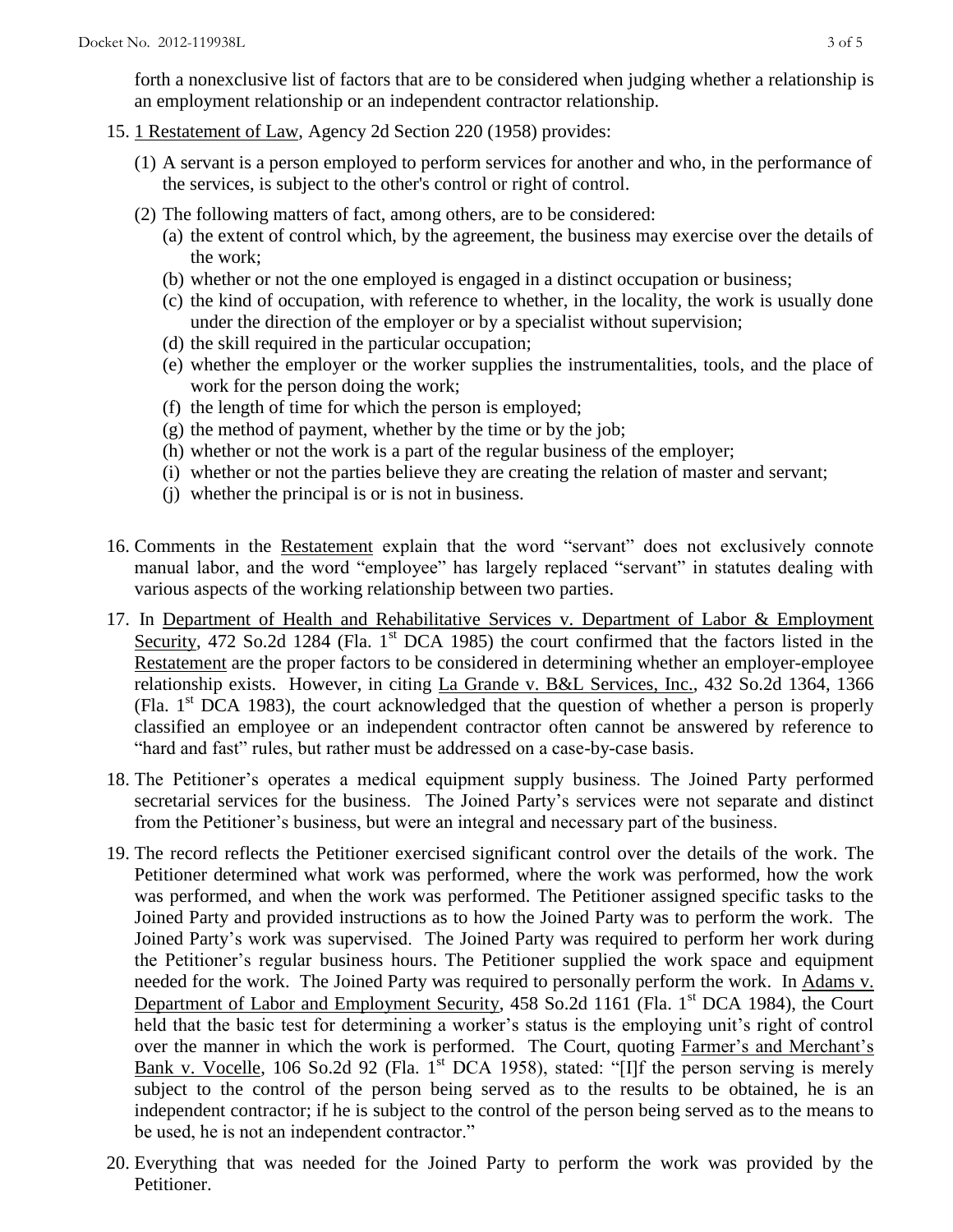- 21. The Joined Party was paid hourly rather than by the job. The Joined Party did not invoice for her services. The fact that the Petitioner did not withhold payroll taxes from the pay does not, standing alone, establish an independent contractor relationship.
- 22. Either party could terminate the relationship at any time without incurring liability. In Cantor v. Cochran, 184 So.2d 173 (Fla. 1966), the court, quoting 1Larson, Workmens'Compensation Law, Section 44.35, stated: "The absolute right to terminate the relationship without liability is not consistent with the concept of independent contractor, under which the contractor should have the legal right to complete the project contracted for and to treat any attempt to prevent completion as a breach of contract."
- 23. In Adams v. Department of Labor and Security, 458 So.2d 1161 (Fla. 1st DCA 1984), the court determined the Department had the authority to make a determination applicable not only to the worker whose unemployment benefit application initiated the investigation, but to all similarly situated workers. It is concluded that the services performed for the Petitioner by the Joined Party and others as a secretary constitute insured employment.
- 24. The determination of the Department of Revenue is retroactive to April 1, 2011. The testimony of the parties established that the Joined Party began performing services for the Petitioner at least as early as January 1, 2010. Therefore, the correct retroactive date should be January 1, 2010.

**Recommendation:** It is recommended that the determination dated October 11, 2012, be MODIFIED to reflect a retroactive date of January 1, 2010. As MODIFIED, it is recommended that the determination be AFFIRMED.

Respectfully submitted on March 11, 2013.



SUSAN WILLIAMS, Special Deputy Office of Appeals

A party aggrieved by the *Recommended Order* may file written exceptions to the Director at the address shown above within fifteen days of the mailing date of the *Recommended Order*. Any opposing party may file counter exceptions within ten days of the mailing of the original exceptions. A brief in opposition to counter exceptions may be filed within ten days of the mailing of the counter exceptions. Any party initiating such correspondence must send a copy of the correspondence to each party of record and indicate that copies were sent.

Una parte que se vea perjudicada por la *Orden Recomendada* puede registrar excepciones por escrito al Director Designado en la dirección que aparece arriba dentro de quince días a partir de la fecha del envío por correo de la *Orden Recomendada*. Cualquier contraparte puede registrar contra-excepciones dentro de los diez días a partir de la fecha de envió por correo de las excepciones originales. Un sumario en oposición a contra-excepciones puede ser registrado dentro de los diez días a partir de la fecha de envío por correo de las contra-excepciones. Cualquier parte que dé inicio a tal correspondencia debe enviarle una copia de tal correspondencia a cada parte contenida en el registro y señalar que copias fueron remitidas.

Yon pati ke *Lòd Rekòmande* a afekte ka prezante de eksklizyon alekri bay Direktè Adjwen an lan adrès ki parèt anlè a lan yon peryòd kenz jou apati de dat ke *Lòd Rekòmande* a te poste a. Nenpòt pati ki fè opozisyon ka prezante objeksyon a eksklizyon yo lan yon peryòd dis jou apati de lè ke objeksyon a eksklizyon orijinal yo te poste. Yon dosye ki prezante ann opozisyon a objeksyon a eksklizyon yo, ka prezante lan yon peryòd dis jou apati de dat ke objeksyon a eksklizyon yo te poste. Nenpòt pati ki angaje yon korespondans konsa dwe voye yon kopi kourye a bay chak pati ki enplike lan dosye a e endike ke yo te voye kopi yo.